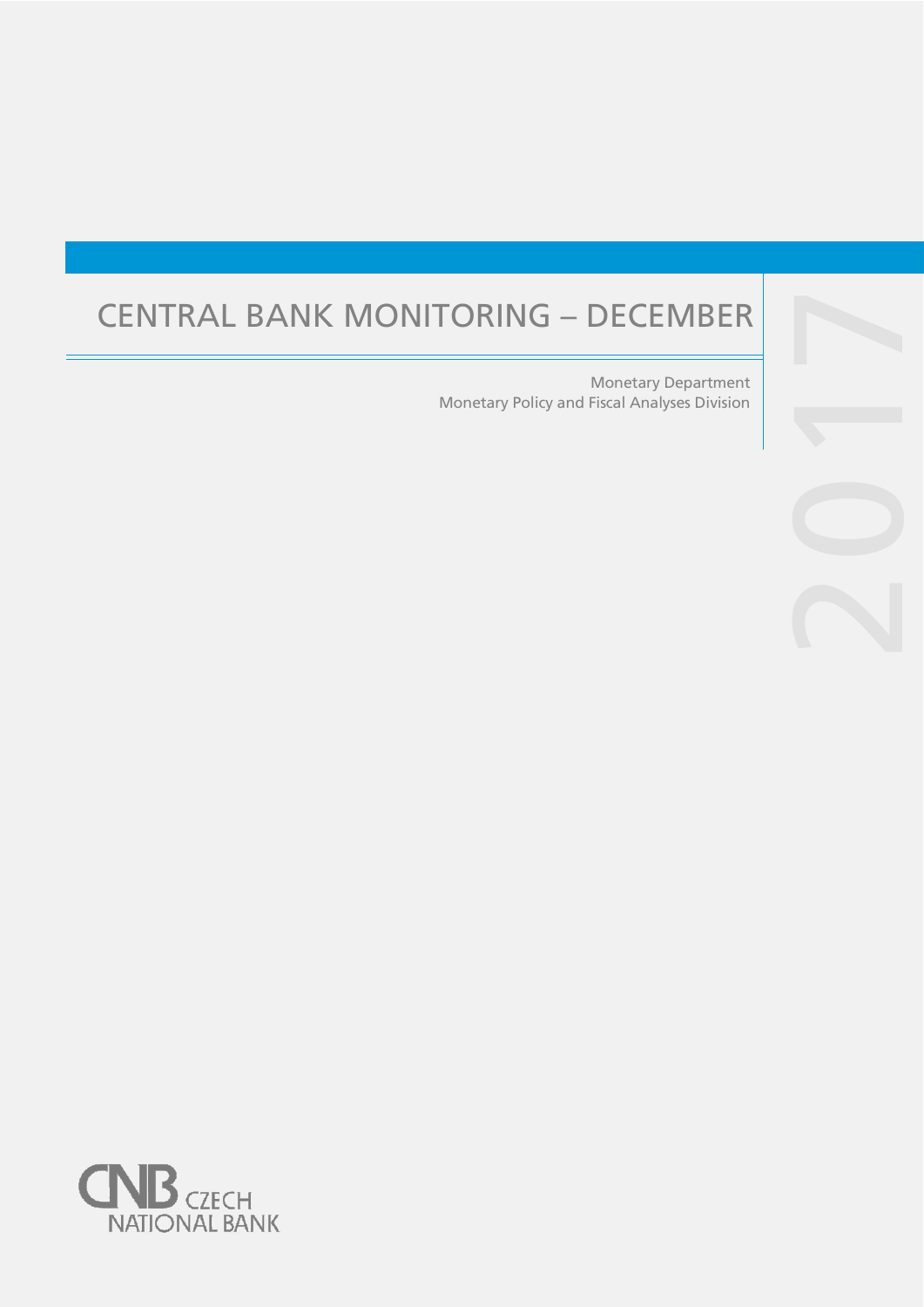## **IN THIS ISSUE**

*Most of the central banks under review, including the ECB, are keeping their interest rates at low levels, and several are also continuing their unconventional monetary policy programmes, although the ECB, for example, has reduced its monthly asset purchases. A major exception is the US Fed, which, as expected, is continuing to raise its key interest rate and, according to outlooks, will maintain this trend next year. The UK has also seen its first rate hike in ten years. By contrast, the Hungarian central bank's new instruments are aimed at lowering yields at the longer end of the yield curve.* Spotlight *focuses this time on the countercyclical capital buffer. In our* Selected speech*, outgoing Fed Chair Janet Yellen sums up US monetary policy over the last ten years.*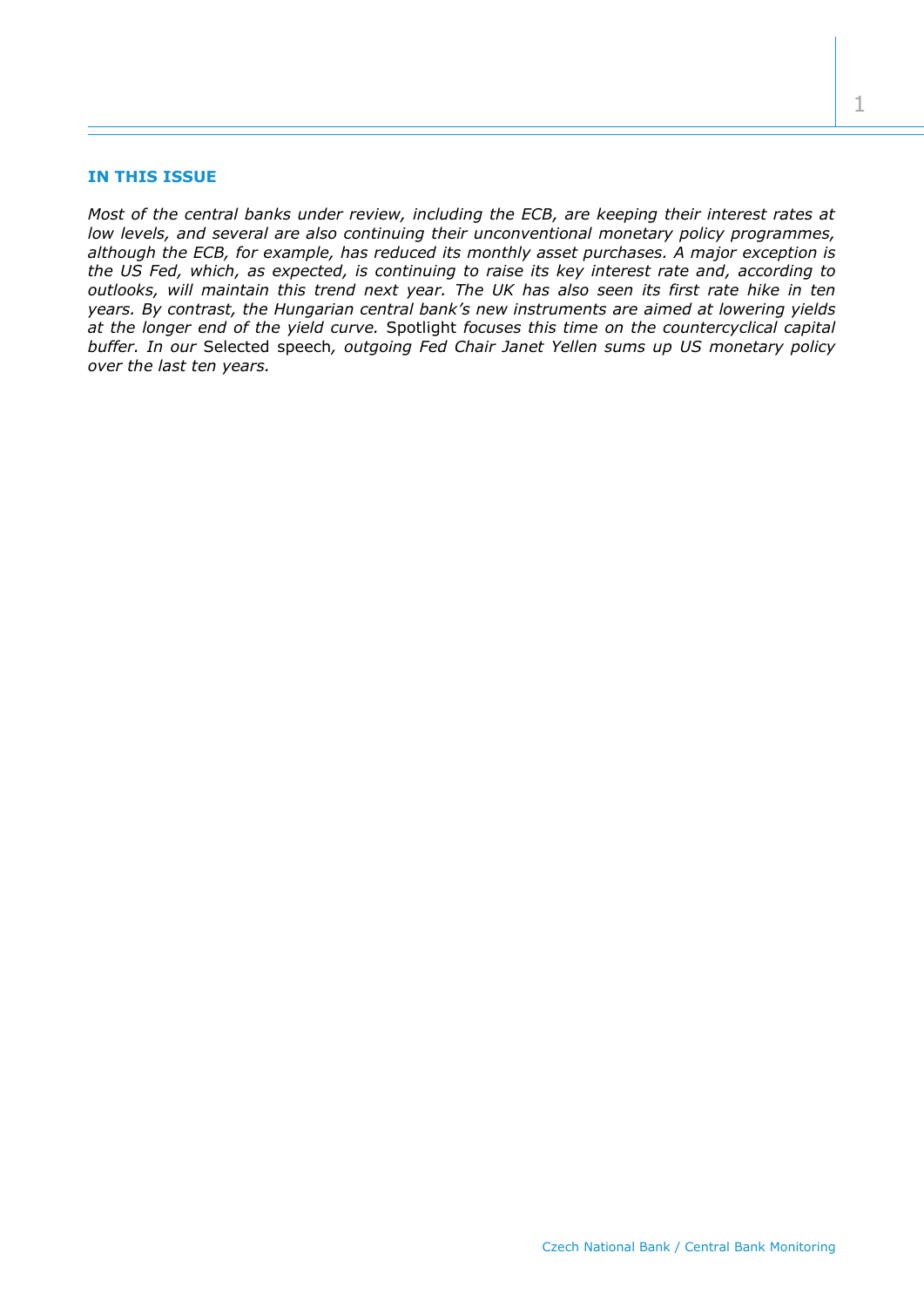# **1. LATEST MONETARY POLICY DEVELOPMENTS AT SELECTED CENTRAL BANKS**

#### **Key central banks of the Euro-Atlantic area**

|                                                       | Euro area (ECB)                                | USA (Fed)                                                                                  | <b>United Kingdom (BoE)</b>                    |
|-------------------------------------------------------|------------------------------------------------|--------------------------------------------------------------------------------------------|------------------------------------------------|
| <b>Inflation target</b>                               | $< 2\%$ <sup>1</sup>                           | $2%^{2}$                                                                                   | 2%                                             |
| <b>MP</b> meetings<br>(rate changes)                  | 26 Oct (0.00)<br>14 Dec (0.00)                 | $19 - 20$ Sep $(0.00)$<br>31 Oct-1 Nov (0.00)<br>$12-13$ Dec $(0.25)$                      | 14 Sep (0.00)<br>2 Nov (0.25)<br>14 Dec (0.00) |
| <b>Current basic rate</b>                             | $0.00\%$ ; $-0.40\%$ <sup>3</sup>              | $1.25 - 1.50%$                                                                             | 0.50%                                          |
| <b>Latest inflation</b>                               | 1.5% (Nov 2017) <sup>4</sup>                   | 2.2% (Nov 2017)                                                                            | 3.1% (Nov 2017)                                |
| <b>Expected MP</b><br>meetings                        | $25$ Jan<br>8 Mar                              | $30 - 31$ Jan<br>20-21 Mar                                                                 | 8 Feb<br>22 Mar                                |
| <b>Other expected</b><br>events                       | 8 Mar: publication of ECB<br>staff projections | Jan 2018: publication of Beige<br>Book, Feb 2018: publication of<br>Monetary Policy Report | 8 Feb: publication of<br>Inflation Report      |
| <b>Expected rate</b><br>$move$ movements <sup>1</sup> | $\rightarrow$                                  |                                                                                            |                                                |

ECB definition of price stability "below but close to 2%"; <sup>2</sup> January 2012 definition of inflation target; <sup>3</sup> deposit rate; 4 flash estimate; <sup>5</sup> meeting associated with summary of FOMC economic forecasts and press conference given by FOMC Chair; <sup>6</sup> direction of expected change in rates in next three months taken from Consensus Forecasts.



The **ECB** kept its policy rates unchanged and expects them to remain at their present levels for an extended period of time. It announced (in October) and confirmed (in December) the longawaited extension and adjustment of its asset purchase programme. The programme was extended by at least nine months. The monthly asset purchases will be reduced to EUR 30 billion as from January 2018. In an accompanying statement, the ECB again did not rule out further extending or increasing the programme if necessary. Compared to its previous forecast, the ECB expects higher GDP growth of 2.4% in 2017, 2.3% in 2018 and 1.9% in 2019. The inflation outlook has also been revised up, mainly reflecting higher oil and food prices. It foresees inflation at 1.5% in 2017, 1.4% in 2018 and 1.5% in 2019.

In December, the **Fed** raised its key interest rate for the third time this year, by 0.25 pp to 1.25%–1.50%. The rate increase had been expected by the markets. The median projection of the FOMC members for this year  $-1.4\%$  – was also fulfilled. According to the [median](https://www.federalreserve.gov/monetarypolicy/files/fomcprojtabl20171213.pdf) of the [FOMC members'](https://www.federalreserve.gov/monetarypolicy/files/fomcprojtabl20171213.pdf) projections, three policy rate hikes of 0.25 pp to 2.1% can be expected in 2018. In the longer run, the FOMC expects rates to stand at 3.1% in 2020. The labour market remains strong and the unemployment outlook for the next three years is 4%. According to the FOMC, gradual growth in economic activity can be expected (2.5% in 2018 and 2.0% in 2019). Inflation will stay at 1.5% this year and stabilise around 2% in the medium term.

The **BoE** increased its key interest rate by 0.25 pp to 0.50% in November. At the December meeting, it left rates unchanged and maintained the stock of government and corporate bond purchases at GBP 435 billion and GBP 10 billion respectively. Inflation reached 3.1% in November. The BoE expects the pass-through of the past depreciation of sterling to consumer prices to diminish. This will result in inflation declining gradually towards the 2% target over the following three years. In November, the BoE increased its countercyclical capital buffer rate from 0.5% to 1% (see *Spotlight* for details).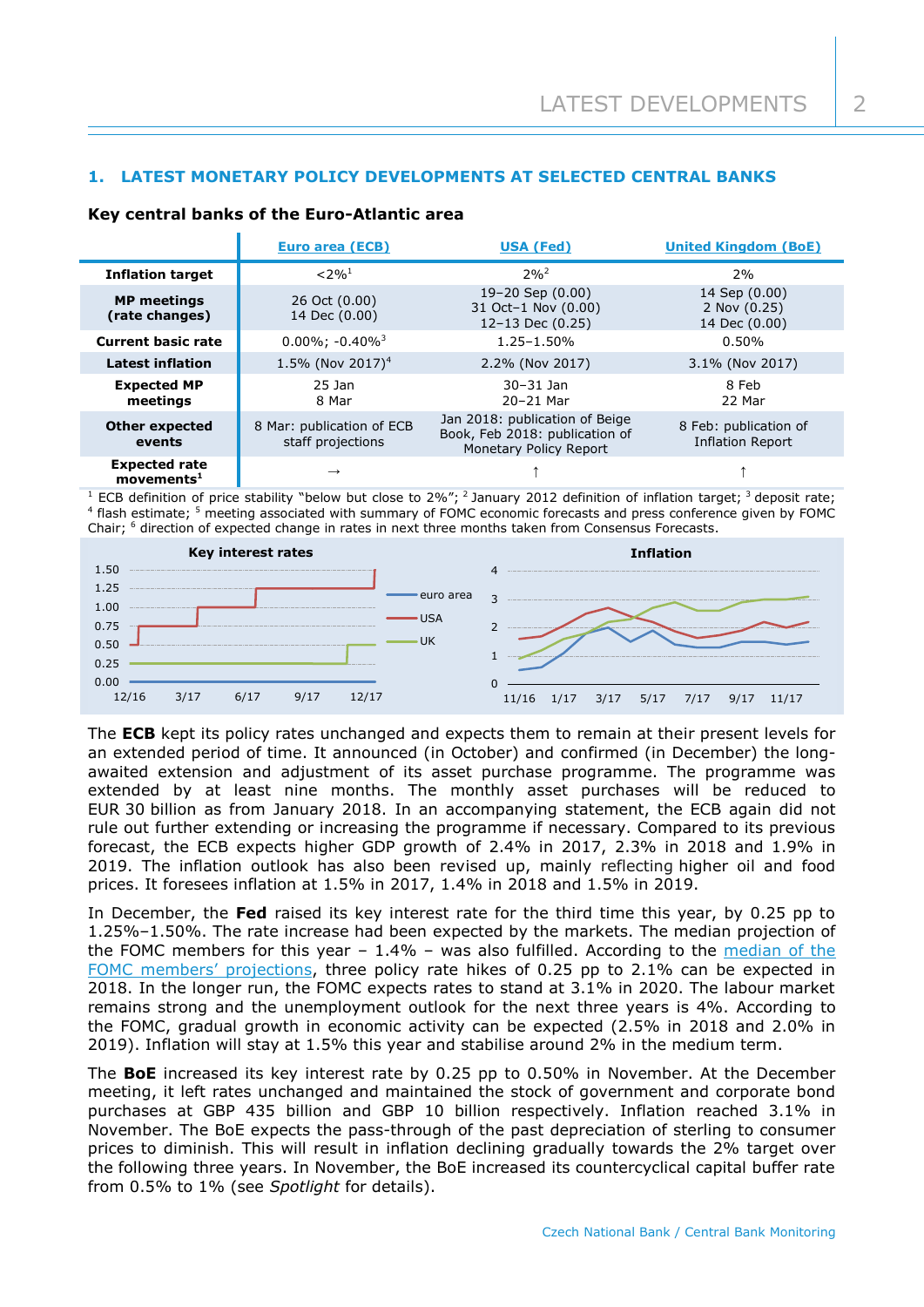|                                                   | <b>Sweden (Riksbank)</b>                         | <b>Hungary (MNB)</b>                                            | <b>Poland (NBP)</b>                                          |
|---------------------------------------------------|--------------------------------------------------|-----------------------------------------------------------------|--------------------------------------------------------------|
| <b>Inflation target</b>                           | 2%                                               | 3%                                                              | 2.5%                                                         |
| <b>MP</b> meetings<br>(rate changes)              | 25 Oct (0.00)                                    | 19 Sep $(0.00)$ ; $(-0.10)^2$<br>24 Oct (0.00)<br>21 Nov (0.00) | 3-4 Oct (0.00)<br>$7 - 8$ Nov $(0.00)$<br>$4-5$ Dec $(0.00)$ |
| <b>Current basic rate</b>                         | $-0.50\%$ ; $-1.25\%$ <sup>2</sup>               | $0.9\%$ ; $-0.15\%$ <sup>2</sup>                                | 1.50%                                                        |
| <b>Latest inflation</b>                           | 1.9% (Nov 2017)                                  | 2.5% (Nov 2017)                                                 | 2.7% (Nov 2017)                                              |
| <b>Expected MP</b><br>meetings                    | 19 Dec<br>13 Feb                                 | 19 Dec<br>30 Jan<br>27 Feb                                      | $9 - 10$ Jan<br>$6-7$ Feb<br>$6-7$ Mar                       |
| <b>Other expected</b><br>events                   | 20 Dec: publication of<br>Monetary Policy Report | 19 Dec: publication of<br><b>Inflation Report</b>               | 12 Mar: publication of<br>Inflation Report                   |
| <b>Expected rate</b><br>$move$ ments <sup>1</sup> | $\rightarrow$                                    |                                                                 |                                                              |

## **Selected central banks of inflation-targeting EU countries**

 $1$  Direction of expected change in rates in next three months taken from Consensus Forecast survey;  $2$  deposit rate.



The **Riksbank** left its policy rate unchanged at -0.5% in October and, like at the previous meeting, does not expect to raise it until the middle of 2018. Government bond purchases will continue until the end of 2017 and may be extended at the December meeting. The Executive Board decided to extend the mandate enabling the Swedish central bank to intervene quickly on the foreign exchange market. CPIF inflation stood at 1.8% in October. GDP growth accelerated slightly to 2.9% in Q3, mainly on the back of fixed investment growth. In its October forecast, the Riksbank kept its CPI inflation outlook for 2017 at 1.8% and lowered its CPIF outlook slightly to 1.9% (from 2%). For 2018, it expects CPI inflation of 1.9% and CPIF inflation of 1.8%. The Riksbank lowered its GDP growth forecast for this year from 3.2% to 2.9% and expects 2.9% for next year.

The **MNB** maintained its base rate at 0.9% and lowered its deposit rate by 10 bp to -0.15%. According to preliminary estimates, the Hungarian economy again grew at a solid annual pace of 3.6% in Q3, thanks mainly to services and industry. In the years ahead, the MNB expects the economy to grow by 3%–4%. Employment was at historical highs in Q3 and the unemployment rate is continuing to fall. With effect from January 2018, the MNB introduced an IRS facility with five- and ten-year maturities and allocated HUF 300 billion to it in Q1. This will enable banks to swap a variable interest rate for a fixed one offered by the MNB at longer maturities in tenders (details have yet to be published). In addition, the MNB decided to launch a programme aimed at purchasing mortgage bonds with maturities of three years or more. Both measures are intended to lower yields at the longer end of the yield curve.

The **NBP** left its interest rate unchanged at 1.5% in the past period. Annual GDP growth accelerated further to 4.9% in Q3, again driven primarily by consumer demand, supported by wage growth and consumer optimism, and by investment growth. Inflation rose to 2.5% in November due to higher food and energy price growth. However, core inflation remains low. According to the NBP's November forecast, the economy will grow by 3.8%–4.6% in 2017 and 2.8%–4.5% in 2018. The NBP expects inflation of 1.9%–2% in 2017 and 1.6%–2.9% in 2018. From 1 January 2018, the NBP will remunerate the required reserve at a rate of 0.5%.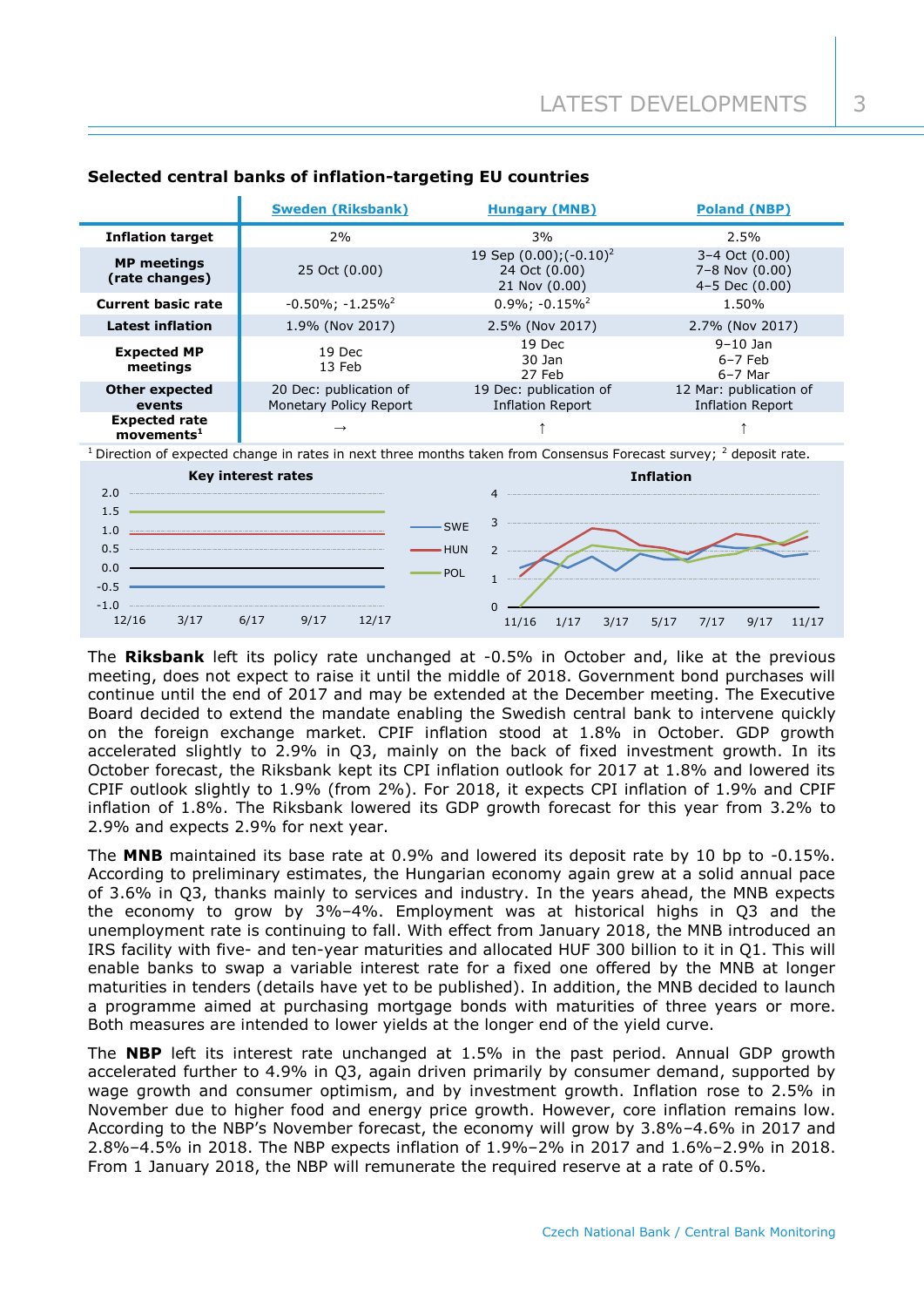|                                                | <b>Norway (NB)</b>                              | <b>Switzerland (SNB)</b>                                                                       | <b>New Zealand (RBNZ)</b>                                    | <b>Canada (BoC)</b>                              |
|------------------------------------------------|-------------------------------------------------|------------------------------------------------------------------------------------------------|--------------------------------------------------------------|--------------------------------------------------|
| <b>Inflation target</b>                        | 2.5%                                            | $0 - 2%$                                                                                       | 2%                                                           | 2%                                               |
| <b>MP</b> meetings<br>(rate changes)           | 21 Sep (0.00)<br>26 Oct (0.00)<br>14 Dec (0.00) | 14 Sep (0.00)<br>14 Dec (0.00)                                                                 | 28 Sep (0.00)<br>9 Nov (0.00)                                | 25 Oct (0.00)<br>6 Dec (0.00)                    |
| <b>Current basic</b><br>rate                   | $0.50\%$<br>$-0.50$ reserve rate <sup>1</sup>   | from $-1.25%$<br>to -0.25%; <sup>2</sup> -0.75% <sup>3</sup>                                   | 1.75%                                                        | 1.00%                                            |
| <b>Latest inflation</b>                        | 1.1% (Nov 2017)                                 | 0.8% (Nov 2017)                                                                                | 1.9% (2017 03)                                               | 1.4% (Oct 2017)                                  |
| <b>Expected MP</b><br>meetings                 | 25 Jan<br>15 Mar                                | 15 Mar                                                                                         | 8 Feb<br>22 Mar                                              | $17$ Jan<br>7 Mar                                |
| <b>Other expected</b><br>events                |                                                 | 15 Mar: publication of 20 Dec: publication of<br>Monetary Policy Report Monetary Policy Report | 8 Feb: publication of<br><b>Monetary Policy</b><br>Statement | 17 Jan: publication of<br>Monetary Policy Report |
| <b>Expected rate</b><br>moverents <sup>1</sup> | $\rightarrow$                                   |                                                                                                |                                                              |                                                  |

## **Other selected inflation-targeting countries**

 $1$  Only on reserves exceeding the quota;  $2$  chart displays centre of band;  $3$  negative deposit rate on banks' account balances held at the SNB, graded according to balance amounts; <sup>4</sup> direction of expected change in rates in next three months taken from Consensus Forecasts or, in the case of New Zealand, from RBNZ survey.



The **NB** left its interest rate at 0.50% and expects it to be stable until autumn 2018 and then rise gradually. Capacity utilisation in the Norwegian economy will continue to increase, but the output gap will close slightly earlier than the NB previously expected. The NB still expects growth in the housing market and related investment to slow. Fiscal policy will probably be less expansionary than it has been in recent years. Inflation is currently low and will remain below 2.5% in the coming years. The Ministry of Finance, acting on advice from the NB, kept the countercyclical capital buffer rate for banks unchanged at 2%, effective 31 December 2017.

The **SNB** is maintaining the target range for its monetary policy rate (3M LIBOR) in negative territory (at between -1.25% and -0.25%). The rate on banks' account balances with the SNB also remains unchanged at -0.75%. The SNB is still communicating its willingness to intervene in the foreign exchange market as necessary. Despite a slight depreciation of the franc against the US dollar and the euro, the SNB considers the franc to be overvalued. The bank expects GDP growth of around 2% in 2018. It anticipates inflation of 0.5% in 2017. It has slightly increased its forecast for 2018 from 0.4% to 0.7%, and for 2019 it expects 1.1%.

The **RBNZ** left its official rate at 1.75%. According to the RBNZ, monetary policy will remain accommodative for a considerable period. GDP growth in 2017 Q2 was unchanged at 2.5%. The GDP outlook remains positive, supported by accommodative monetary policy, fiscal stimulus and favourable terms of trade. Inflation was 1.9% in Q3. It is expected to decline temporarily in early 2018, but will be at the target level for the rest of 2018. House price inflation is moderate, partly due to a tightening in credit conditions by the RBNZ.

The **BoC** left its key interest rate at 1%. According to the new BoC outlook, the Canadian economy will grow at a faster pace this year (3.1%, as against 2.8% in the previous outlook) and by 2.1% in 2018. The output gap is approximately closed and is estimated to be between -0.5% and 0.5%. Inflation rose to 1.4% in October and will average the same level in 2017. The BoC expects it to return to the 2% inflation target in late 2018. Core inflation measures range between 1.5% and 1.7%.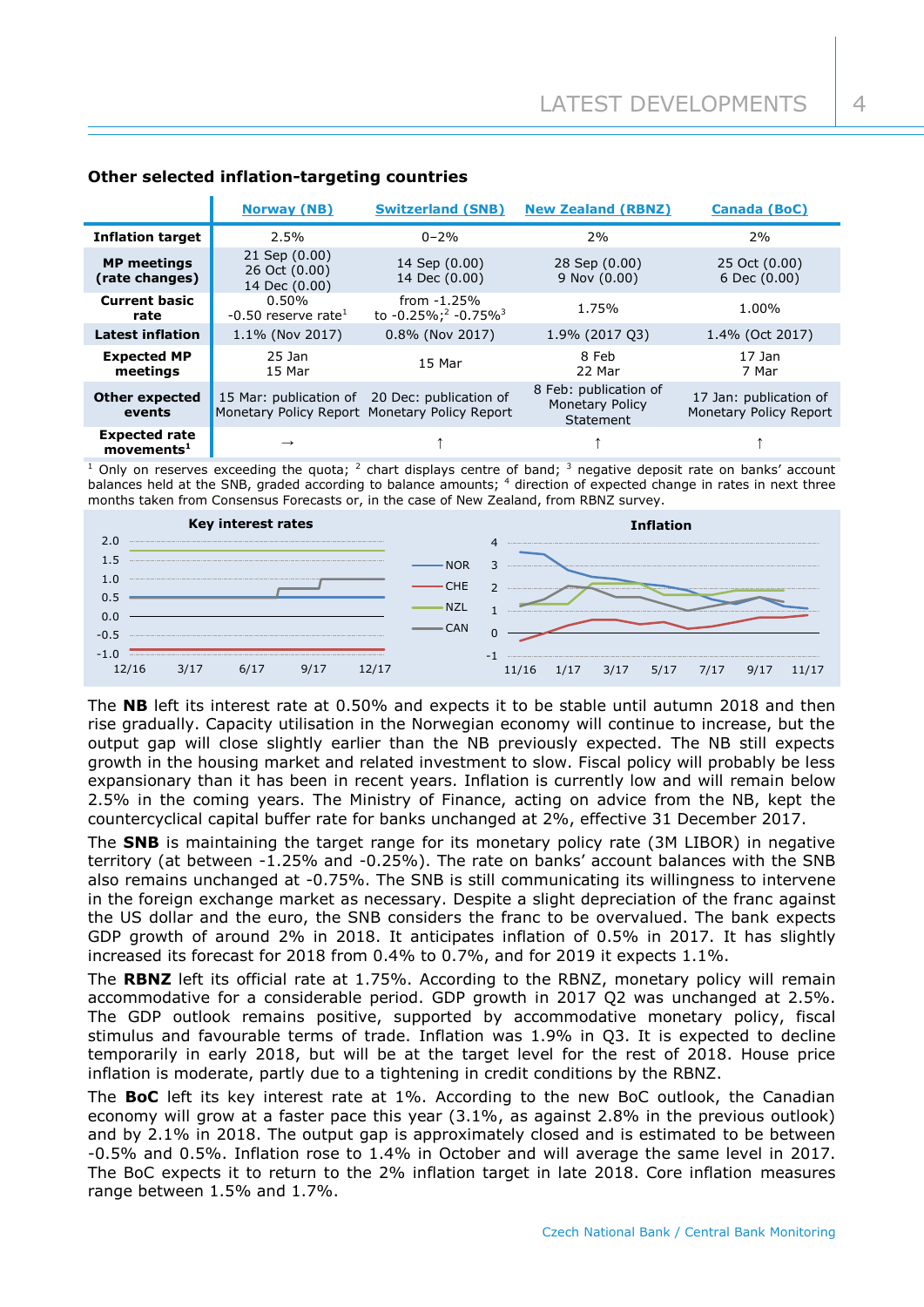# **2. NEWS OVER THE LAST THREE MONTHS**

## **[Fed specifies start of balance sheet cuts](https://www.federalreserve.gov/newsevents/pressreleases/monetary20170920a1.htm)**

At its September meeting, the FOMC specified the start date for the Fed's balance sheet cuts (for more, see the [September](http://www.cnb.cz/miranda2/export/sites/www.cnb.cz/en/monetary_policy/monitoring/download/1703_cbm.pdf) and [June](http://www.cnb.cz/miranda2/export/sites/www.cnb.cz/en/monetary_policy/monitoring/download/1702_cbm.pdf) CBM). The balance sheet normalisation process began in October. The initial monthly caps on the amount of bonds that will not be reinvested after maturing remain as set by the [Addendum](https://www.federalreserve.gov/newsevents/pressreleases/files/monetary20170614c1.pdf) to its September 2014 Policy Normalization Principles and Plans, i.e. USD 6 billion per month for Treasury securities and USD 4 billion per month for MBS.

## **[ECB develops new overnight benchmark rate](https://www.ecb.europa.eu/press/pr/date/2017/html/ecb.pr170921.en.html)**

The ECB will develop and administer a new euro unsecured overnight interest rate benchmark before 2020. The rate will complement existing benchmarks produced by the private sector (EURIBOR and EONIA) and will serve as a backstop reference rate. The interest rate will be based entirely on transactions in euro that are reported by banks in accordance with the ECB's money market statistical reporting (MMSR).

## **[Jerome Powell nominated as next Fed chair](https://www.whitehouse.gov/the-press-office/2017/11/02/president-donald-j-trump-announces-nomination-jerome-powell-be-chairman)**

US President Donald Trump announced the nomination of Jerome H. Powell, a Fed governor since 2012, to be Chairman of the Board of Governors of the Federal Reserve System. If confirmed by the US Senate, Powell will replace Janet Yellen, whose four-year term as Fed chief ends in February 2018. Yellen is the first woman to chair the Fed, but will also be the first US central bank chief not to be renominated to a second term since 1979. Janet Yellen then [announced](https://www.federalreserve.gov/newsevents/pressreleases/files/other20171120a1.pdf) she would leave the central bank once her term as chair ends and would therefore finish her term as governor long before it formally ends in 2024. Powell backed Yellen's direction on monetary policy and it is widely expected that the Fed under his leadership will continue with its current careful monetary policy.

There will be more changes at the Fed next year, as in early November Federal Reserve Bank of New York President William Dudley **announced** his resignation for the middle of next year, well before his term ends in January 2019. The New York Fed chief is an important position, as he or she by tradition serves as the vice-chairman of the policy-setting Federal Open Market Committee and has a permanent vote on its decisions.

#### **[Riksbank renews mandates for governor and first deputy governor](http://www.riksbank.se/en/Press-and-published/Press-Releases/2017/prm_170929/)**

The General Council of the Riksbank has unanimously decided to extend Stefan Ingves' mandate as governor of the Riksbank by five years and First Deputy Governor Kerstin af Jochnick's mandate by six years. Stefan Ingves has already served two six-year terms as governor.

## **[Norges Bank comments on changes to](http://www.norges-bank.no/en/Published/News-archive/2017/2017-10-26-horingsuttalelse/) NB law**

The Norges Bank (NB) submitted a [consultation response](http://www.norges-bank.no/en/Published/News-archive/2017/2017-10-26-horingsuttalelse/) (and its governor commented in a [speech\)](http://www.norges-bank.no/en/Published/Speeches/2017/2017-10-26-cme/) on a proposal for a new NB law submitted by an advisory commission of the Norwegian Ministry of Finance (see the [September CBM\)](http://www.cnb.cz/miranda2/export/sites/www.cnb.cz/en/monetary_policy/monitoring/download/1703_cbm.pdf). The NB supports most of the commission's proposals, such as a more precise mandate in the legislation and a broadening of its macroprudential responsibilities to include responsibility for setting banks' countercyclical capital buffer. As for separate management of the Government Pension Fund Global (GPFG), the NB suggests a closer examination but admits that the separation may be necessary in context of the future GPFG investment strategy. If the GPFG remains with the NB, the bank agrees with the creation of an independent committee for monetary policy. If the GPFG is separated from the NB, the bank does not see any reason for creating such a committee, as it views its current decision-making structure as adequate.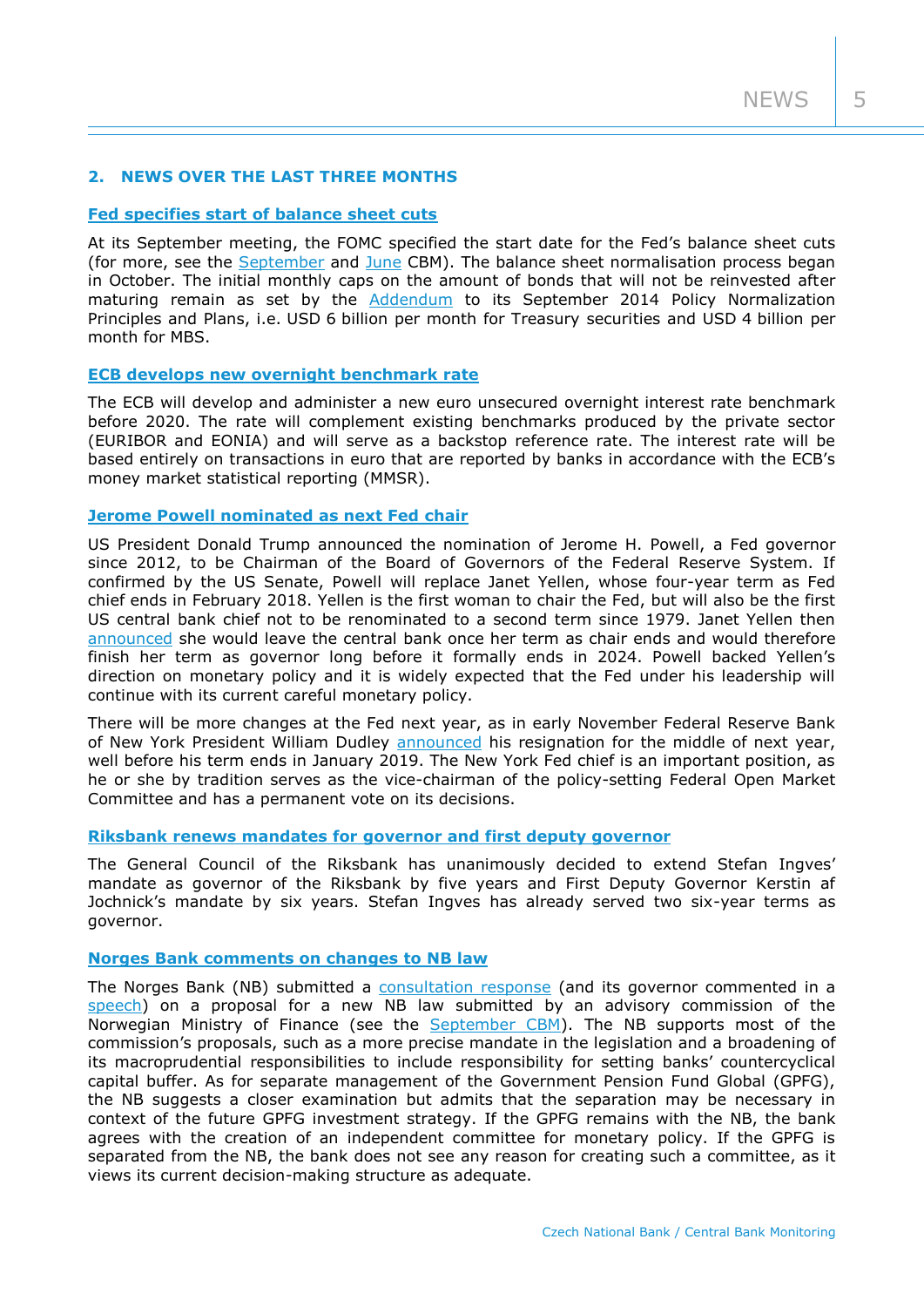#### **Changes in RBNZ management and proposed dual mandate**

The five-year mandate of RBNZ Governor Graham Wheeler, who did not seek a second term, ended in September 2017. On his departure, Deputy Governor Grant Spencer became acting head of the RBNZ for six months (for this and other related changes see [here\)](https://www.rbnz.govt.nz/news/2017/08/rbnz-appoints-assistant-governor-head-of-operations). The appointment of an acting governor should give the new Labour government, formed at the end of October, more time to decide on the appointment of a permanent governor, expected in March 2018. Acting Governor Spencer has also twice [co-signed](https://www.rbnz.govt.nz/news/2017/11/renewed-policy-targets-agreement-signed) an agreement on monetary policy targets, first with the outgoing finance minister in September and then with new Finance Minister Grant Robertson in November. Both agreements confirmed the current price stability target (an inflation target of 2% with a 1%–3% band).

Finance Minister Robertson also published Terms of Reference for the Review of the Reserve [Bank Act.](http://www.treasury.govt.nz/publications/reviews-consultation/rbnz-act-1989/pdfs/rbnz-rev-tor-nov17.pdf) The most serious proposal of the review is a widening of the RBNZ's mandate to include full employment in addition to price stability. It also proposes instituting a committee to decide on monetary policy; at present, the RBNZ governor is the single decision maker. As an outcome of this review, a draft new RBNZ Act should be introduced in advance of the appointment of the next RBNZ governor.

## **[RBNZ to ease macroprudential policy in field of property market lending](https://www.rbnz.govt.nz/news/2017/11/reserve-bank-to-ease-lvr-restrictions)**

The RBNZ decided to undertake a modest easing of the macroprudential conditions in the field of property market lending as from January 2018. Over the past six months, the RBNZ has seen pressures in the housing market moderate due, among other things, to the tightening of loan-to-value restrictions (LVRs) in October 2016 (see the [September 2016 CBM\)](http://www.cnb.cz/miranda2/export/sites/www.cnb.cz/en/monetary_policy/monitoring/download/1603_cbm.pdf). From January 2018, no more than 5% of bank lending to residential property investors can be at LVRs of more than 65% (currently 60%) and no more than 15% of lending (currently 10%) to owner-occupiers can be at LVRs of more than 80%. The RBNZ will monitor the impact of these changes and will only make further LVR adjustments if financial stability risks remain contained.

#### **Bank of England modernises website**

Band of England in December modernised the design, slightly improved the structure and edited content of its [website.](https://www.federalreserve.gov/) The site is also adapted to the needs of mobile devices. Beginning with the November Inflation Report, BoE also began publishing a [visual summary](https://www.inflationreport.co.uk/) of its most important data and information on a separate website. The visually attractive design, fully customized for mobile devices, provides the most interesting and essential information in a nutshell.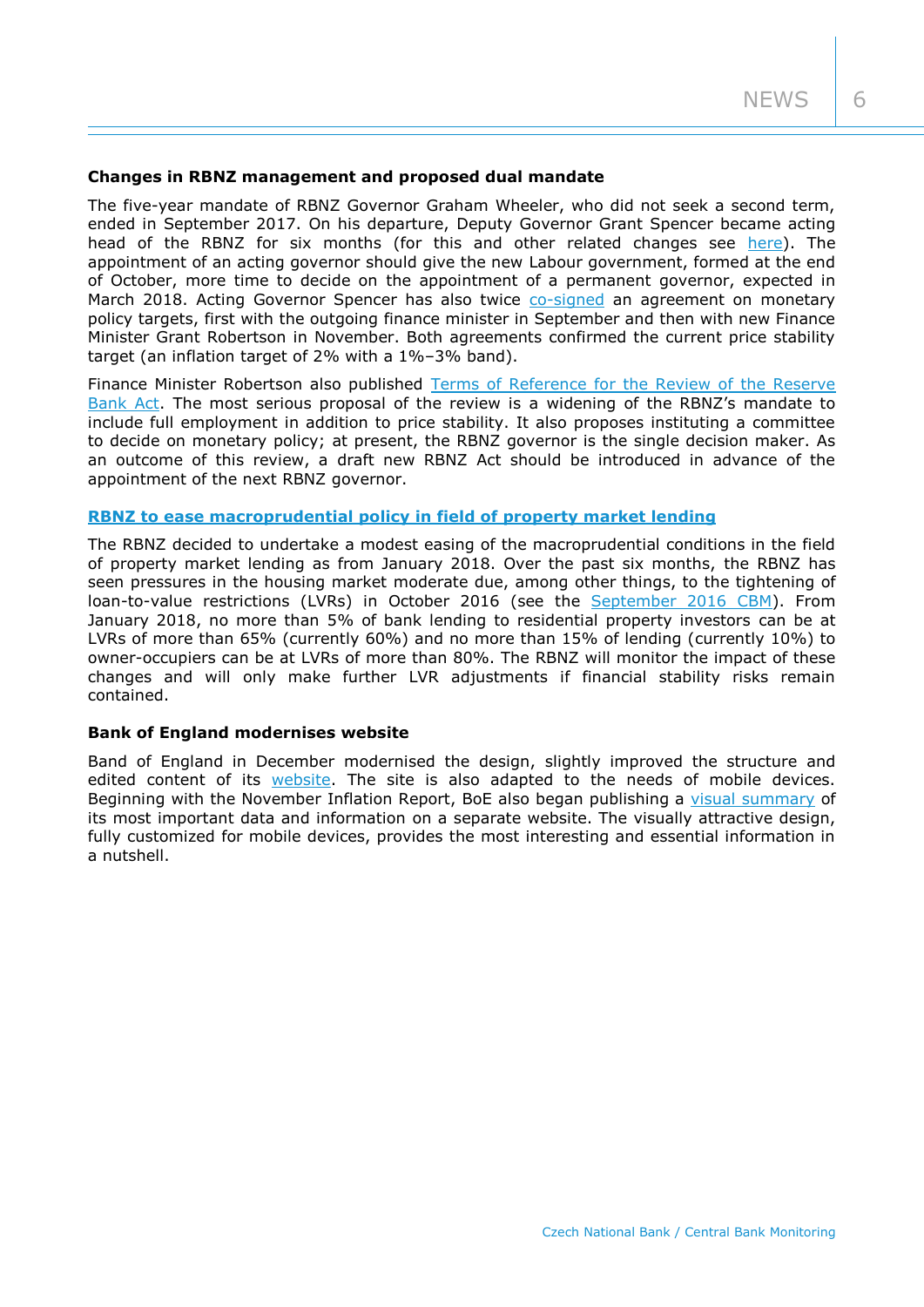#### **3. SPOTLIGHT: RAINY DAY FUNDS?**

*This article looks at the countercyclical capital buffer, one of the macroprudential instruments requiring financial institutions to create, in good times, a capital buffer for bad times. The countries traditionally monitored in CBM are surveyed to illustrate the various ways in which the buffer rate is set. The article also describes why the countercyclical capital buffer was introduced, how it works and how it can be loosened.*

Financial crises are costly in terms of economic activity in both the short and medium term. The huge negative impacts of financial crises have necessitated the introduction of a series of new measures designed to avert such situations or at least to mitigate their consequences (such as GDP contraction, increased unemployment and losses incurred by financial institutions and covered by state budgets). Two main streams of global regulatory change have emerged in the wake of the most recent financial crisis: a need to enhance banks' resilience to shocks and a need to safeguard their ability to absorb losses and recapitalise from their own resources, i.e. without using state or taxpayers' funds. These two main streams have shaped the macroprudential policy framework at both national and supranational/international level. Specific instruments are being created within this framework to mitigate systemic risks and reduce the frequency and depth of financial crises. These instruments differ in terms of what problems in the financial system they are targeted at and how they are applied.

In December 2010, the Basel Committee on Banking Supervision (BCBS, operating under the Bank for International Settlements, BIS) issued a Global regulatory framework for more [resilient banks and banking systems,](https://www.bis.org/publ/bcbs189_dec2010.htm) abbreviated as Basel III. The framework sets out detailed global regulatory rules for capital adequacy and bank liquidity, including a countercyclical capital buffer (CCyB), and applies to the BIS member states, including the EU countries<sup>1</sup> (each

EU country assesses the need to introduce the CCyB at national level). In order to set the CCyB, all the countries monitored in CBM have adopted a single approach based on the recommendations of the BCBS and (for EU countries) the European Systemic Risk Board (ESRB).

In line with the above recommendations, further capital requirements (known as buffers) are being added to the existing basic minimum requirement applicable to all banks (Pillar 1, totalling  $8\%)^2$  and the 2% Pillar 2 requirement. They comprise a capital conservation buffer (CCB), a countercyclical buffer and a systemic risk buffer (SRB). In simplified terms, these buffers are calculated on the basis of banks' total risk exposures (risk-weighted assets). The rule is that banks must comply with the minimum capital requirement (the minimum capital ratio) in both the upward and downward phases of the financial cycle. For each of the other buffers, the compliance duty depends on its specific target. Overall, banks may hold buffers of between 8% and about 18%

-



Note: The capital quality requirement is given in parentheses. \* denotes the possibility of a higher-thanstated value. SREP: Supervisory Review and Evaluation Process.

Source: CNB Financial Stability Department.

 $1$  The key documents for EU countries are the Capital Requirements Directive (CRD IV) and the Capital Requirements Regulation (CRR).

 $2$  The basic minimum capital requirement (the ratio of capital to risk-weighted assets) is referred to as the (minimum) capital ratio and indicates banks' ability to absorb risk.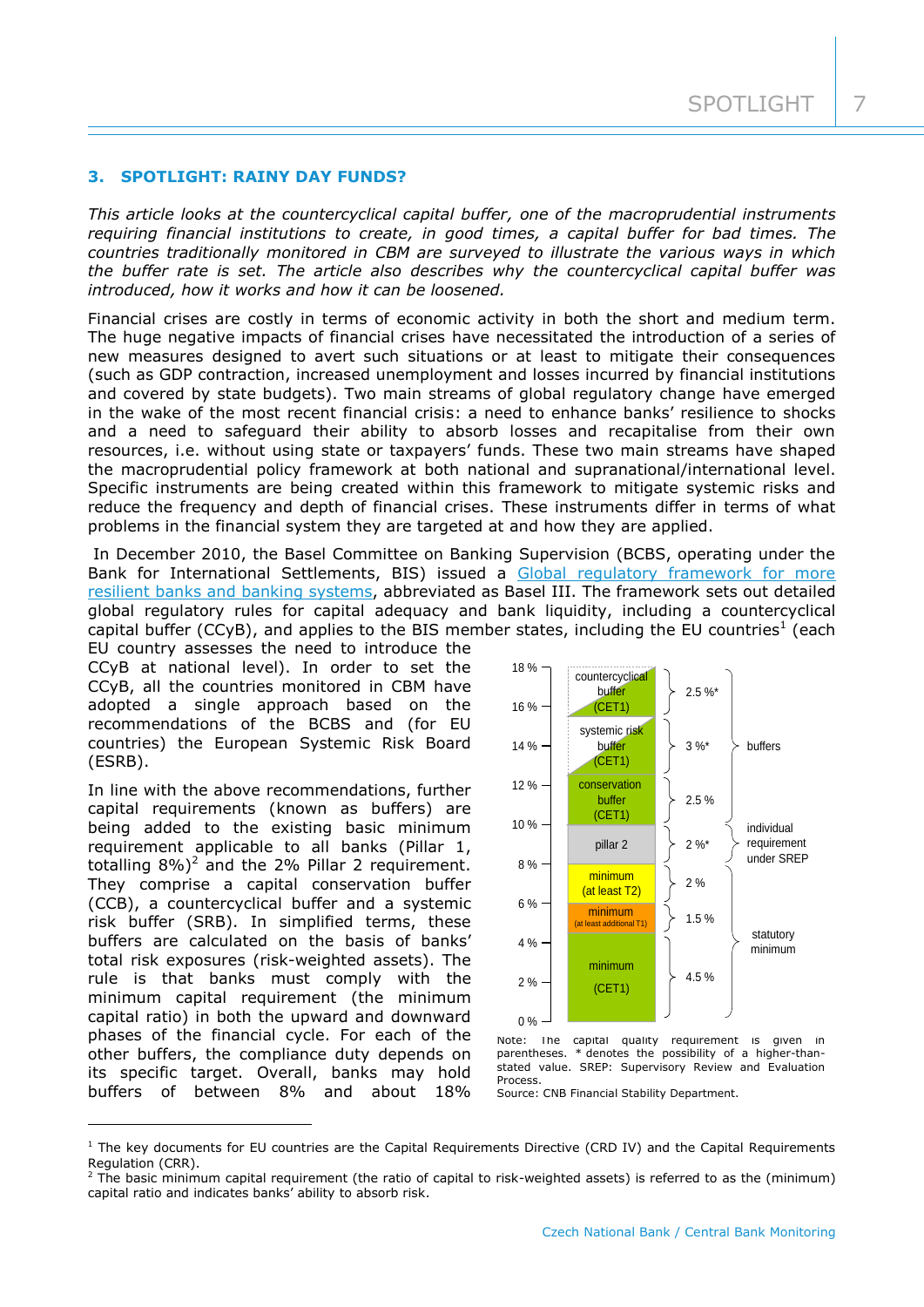depending on their importance in the domestic financial system and on the position of the economy in the financial cycle. Naturally, banks are subject to no ceiling on the amount of capital they can hold, but they do run into constraints as regards their efficiency, or their performance relative to the risks they undertake.

## **Why was the CCyB introduced and how does it work?**

The CCyB is intended to protect the banking sector against risks arising from its behaviour over the financial cycle. In the spirit of the new regulation, banks should, in the upward phase of the financial cycle (characterised by rapid credit growth), create a sufficient buffer to cover losses caused by the economy moving into the downward phase. As soon as risks materialise, the buffer should be released and banks should be able to use the reduced capital requirement to keep supplying credit to the sound part of the economy. In addition, as the buffer is formed, growth in loans, especially those with a riskier profile, may be contained, and that, in turn, will be reflected in the capital requirements. However, this phenomenon is merely a possible sideeffect of creating the buffer, not the primary purpose of the tool. As a rule, the competent authority announces the CCyB rate on a quarterly basis and banks usually have 12 months to incorporate the new rate into their business plans.<sup>3</sup> The buffer is thus phased in gradually and institutions can adjust to it.

## **How is the CCyB rate set?**

-

The starting point for setting the CCyB rate is to determine the deviation of the credit-to-GDP ratio from its long-term trend (the "credit-to-GDP gap"). Under the relevant ESRB Recommendation, $4$  total credit means the value of all loans provided to the domestic private sector (non-financial corporations, households and non-profit institutions serving households) plus holdings of bonds issued by the domestic private non-financial sector. The long-term trend is calculated using the longest available time series and, in accordance with the ESRB Recommendation, the Hodrick-Prescott filter with a smoothing parameter  $(\lambda)$  of 400,000. The gap is used to derive the benchmark CCyB buffer rate, which lies in the range of 0-2.5%,<sup>5</sup> although a rate exceeding 2.5% is allowed by national law in all the countries we monitor. This methodology may not suit all countries, especially those that have experienced structural breaks. Each country therefore has room to adjust the methodology or expand the range of approaches used. The credit-to-GDP gaps in selected economies are plotted in Chart 1.

The resulting CCyB rate for each financial institution is computed as a weighted average of the CCyB rates in countries where the bank's exposures are located.<sup>6</sup> The aggregate buffer rate is thus determined not only by the size of the domestic benchmark CCyB buffer rate multiplied by the institution's total domestic risk exposure (risk-weighted assets), but also by the CCyB rates applied to the bank's relevant foreign exposures. For exposures in European Economic Area (EEA) countries, the rate is adopted if it is lower than 2.5%. If it is higher, banks may either accept it or opt for a rate of 2.5%. In the case of exposures in third countries, a rate of less than 2.5% may be either accepted or increased to 2.5%. If the rate is higher, the same rule applies as in the case of EEA countries. As well as the CCyB rate, EU member states are obliged to publish the credit-to-GDP gap and the corresponding calculated benchmark buffer rate on a quarterly basis. Other countries are not as strict.

 $3$  Switzerland sets its CCyB rate once a year and banks are given  $3-12$  months to adjust. The USA also sets the rate once a year. EU Member States, conversely, are obliged to set the CCyB rate every quarter.

<sup>4</sup> Recommendation of the European Systemic Risk Board of 18 June 2014 on guidance for setting countercyclical buffer rates (ESRB/2014/1).

 $<sup>5</sup>$  The benchmark buffer rate is non-zero if the gap is equal to or greater than 2 pp. The following formula is used for</sup> larger gaps of up to 10 pp: benchmark buffer rate =  $0.3125 \times (gap)$  - 0.625. Gaps exceeding 10 pp are assigned a benchmark buffer rate of 2.5%.

<sup>&</sup>lt;sup>6</sup> The weights are the capital requirements for credit risk pertaining to private credit exposures subject to the countercyclical capital buffer (in particular corporate and retail exposures).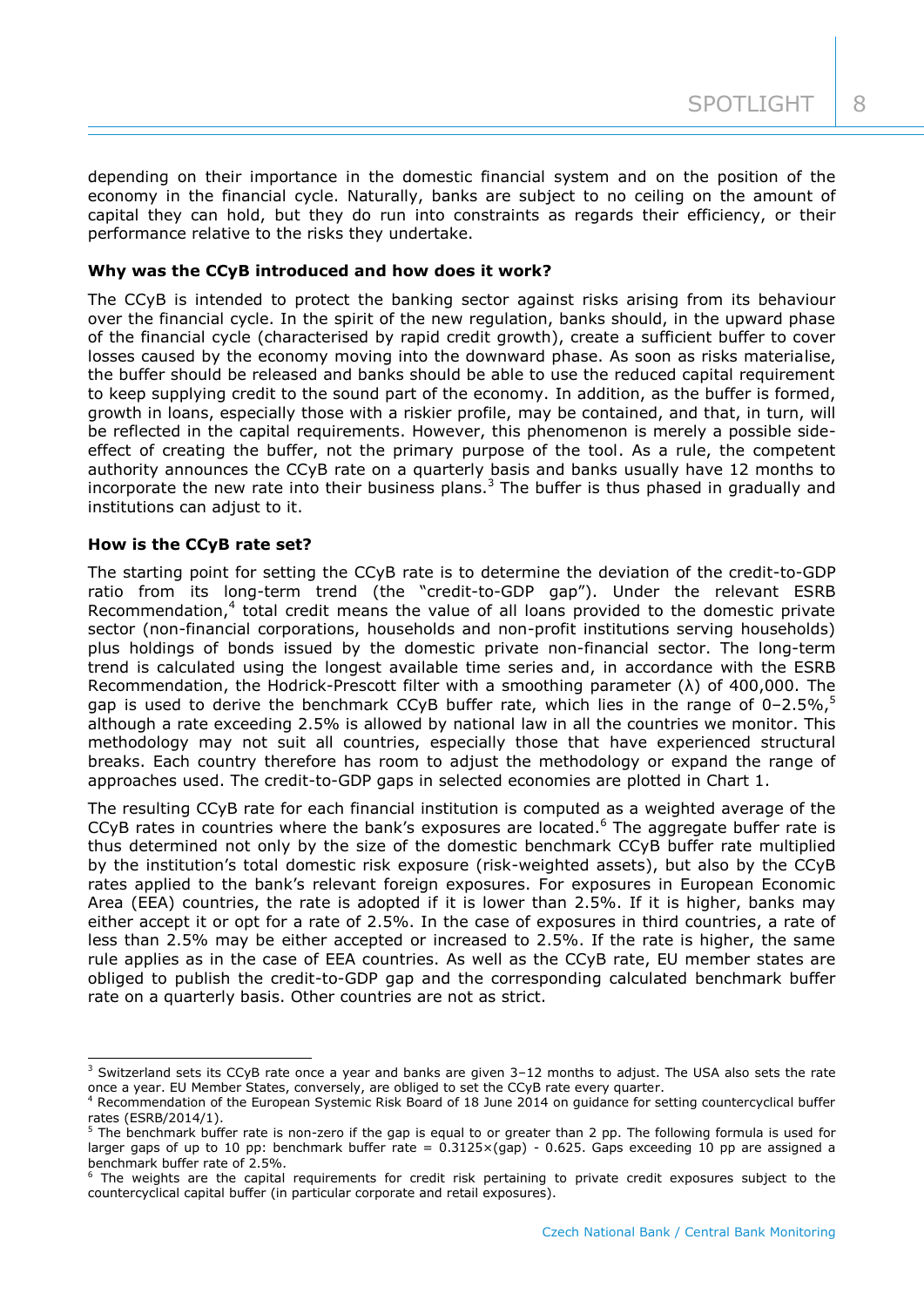#### **Chart 1 Credit-to-GDP gaps**



Source: BIS calculations and data. Note: The left-hand chart shows countries with negative gaps and the righthand chart countries with positive or near-zero gaps.

However, the credit-to-GDP gap is only an initial guide to setting the CCyB rate. If countries based their decisions solely on this gap, it is likely that only Canada and Switzerland would have set non-zero CCyB rates to date. However, Norway and Sweden have been applying nonzero CCyB rates since 2013 and 2014 respectively. These countries are experiencing sharp growth in household debt and rapidly rising property prices. Given the complexity of the financial system, it follows that the competent authorities also consider systemic risks and risks forming in other segments and markets. Most of these CCyB rate-setting authorities therefore use additional indicators and analyses to assess the condition of the financial system and to determine the position of the economy in the financial cycle. For instance, they measure loans in various ways, not only on an aggregate basis, but also for individual segments (households and non-financial corporations), and take into account credit growth as well as the credit-to-GDP ratio. Property price growth indicators and the price-to-income and price-to-GDP ratios are also used (see Table 1). It should be noted that risks often form in a hidden and non-linear way. They can link up and thus create domino effects and multiply. It would therefore be insufficient and – given the complexity of the entire issue – undesirable to set the CCyB rate mechanically on the basis of the credit-to-GDP gap alone. So, when setting the CCyB rate, the competent authority monitors a whole range of information, with expert judgement also playing a significant role.

#### **Table 1 Overview of CCyB rates and relevant indicators**

|            | <b>Current rate</b><br>(applicable since) | <b>Announced rate</b><br>(applicable<br>from) | <b>Decision-making</b><br>authority                                                    | <b>Indicators (other than the</b><br>$gap**$                                                                                                                                                                                        |
|------------|-------------------------------------------|-----------------------------------------------|----------------------------------------------------------------------------------------|-------------------------------------------------------------------------------------------------------------------------------------------------------------------------------------------------------------------------------------|
| Euro area* | Only Slovakia<br>$0.50\%$ (08/17)         | Slovakia<br>$1.25\%$ (11/18)                  | National Bank of Slovakia                                                              | Wide set of credit indicators,<br>differing from country to<br>country                                                                                                                                                              |
| <b>USA</b> | $0\%$ (10/17)                             |                                               | Regulator/supervisor/Federal<br>Reserve Board of Governors<br>depending on institution | No fixed set, wide range of<br>indicators                                                                                                                                                                                           |
| <b>UK</b>  | $0.5\%$ (6/18)                            | $1.0\%$ (11/18)                               | <b>Financial Policy Committee</b><br>(FPC)                                             | Credit growth, interest rate on<br>mortgage loans and loans to<br>non-financial corporations,<br>banking sector indicators,<br>market risk indicators, external<br>imbalances                                                       |
| Sweden     | $2.0\%$ (03/17)                           |                                               | Regulator/ supervisor                                                                  | Wide set of credit indicators,<br>e.g. property market indicators<br>(price-to-income and price-to-<br>rent ratios), household debt<br>serviceability, capital ratio,<br>leverage ratio, stock prices,<br>external imbalances, etc. |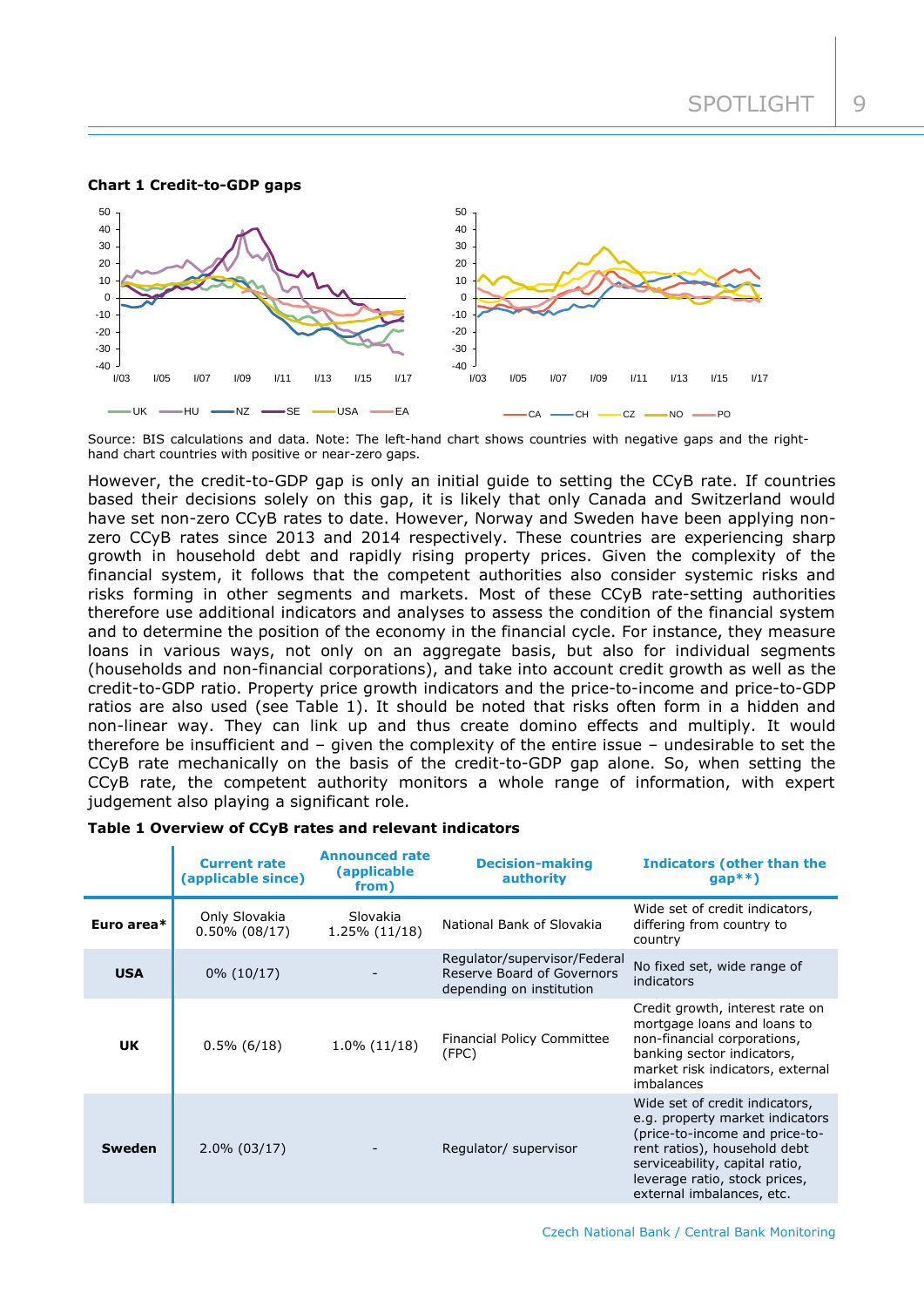| <b>Norway</b>                | $1.5\%$ (06/16)                   | $2.0\%$ (12/17) | Government (supervisor and<br>central bank have advisory<br>role)                                                          | Gap <sup>**</sup> expressed in segments,<br>price-to-income ratio,<br>commercial property price<br>growth, bank financing indicator                                                                                                                   |
|------------------------------|-----------------------------------|-----------------|----------------------------------------------------------------------------------------------------------------------------|-------------------------------------------------------------------------------------------------------------------------------------------------------------------------------------------------------------------------------------------------------|
| <b>Poland</b>                | $0\% (01/16)$                     |                 | Ministry of Finance; Financial<br>Stability Committee on<br>Macroprudential Supervision<br>(FSC-M) makes<br>recommendation | No fixed set mentioned, only<br>indicators of cyclical systemic<br>risks generally                                                                                                                                                                    |
| <b>Hungary</b>               | $0\% (01/16)$                     |                 | Magyar Nemzeti Bank                                                                                                        | Own calculation of credit-to-<br>GDP gap, potential<br>overvaluation of property<br>prices, growth in loans to firms<br>and households, external<br>imbalances, strength of banks'<br>balance sheets, potential bad<br>risk assessment; also risk map |
| <b>New</b><br><b>Zealand</b> |                                   |                 | <b>RBNZ</b>                                                                                                                | No stable set, wide range of<br>indicators                                                                                                                                                                                                            |
| <b>Switzerland</b>           | $0\% (02/17)$<br>$2\%$ (01/14)*** |                 | Government (supervisor and<br>central bank have advisory<br>role)                                                          | Primarily credit-to-GDP gap                                                                                                                                                                                                                           |
| Canada                       |                                   |                 | Bank of Canada and/or<br>regulator/supervisor                                                                              | No fixed set, wide range of<br>indicators                                                                                                                                                                                                             |

Source: ESRB, BIS, individual central banks.

Note: \* different in individual countries; of the EA countries, only Slovakia has a non-zero CCyB rate. \*\* credit-to GDP gap. \*\*\* applies solely to mortgage loans financing residential property located in Switzerland; as this is a [specific](https://www.snb.ch/en/mmr/reference/ccb_20170224_basel_III_countercyclical_capital_buffer/source/ccb_20170224_basel_III_countercyclical_capital_buffer.en.pdf)  [sectoral requirement,](https://www.snb.ch/en/mmr/reference/ccb_20170224_basel_III_countercyclical_capital_buffer/source/ccb_20170224_basel_III_countercyclical_capital_buffer.en.pdf) mandatory reciprocity as foreseen in Basel III does not apply to it.

## **Could the equilibrium CCyB rate be non-zero?**

The Bank of England's Financial Policy Committee (FPC) intends to set a non-zero CCyB before the level of risks becomes elevated. The FPC recommends maintaining the rate in the region of 1% in normal times when systemic risks are judged to be neither subdued nor elevated. In this context, one can therefore reflect on whether the equilibrium CCyB rate is zero or whether it is higher and, if so, what it might be. The equilibrium CCyB rate in the UK seems to be 1%. The rate currently applied in the UK is 0.5%. This rate was set (temporarily) at 0.5% in the past, but was lowered to zero due to Brexit-related uncertainty and later increased back to 0.5%. The FPC decided in November to raise the CCyB rate by another 0.5% to 1% with effect from 28 November 2018.

#### **How can CCyB policy be loosened?**

The CCyB rate can be reduced either gradually or to zero in one go. For example, the Hungarian central bank (despite applying a zero CCyB rate) has put in place a procedure defining conditions for loosening CCyB policy. It will reduce the rate to zero in one step if a financial crisis occurs. It will make such a decision if the rapid-reaction stress indicator (REPSI) exceeds a threshold value. However, it is prepared to reduce the CCyB rate gradually if (i) the growth rate of the nominal credit aggregate declines for three consecutive quarters, (ii) the CCyB guide rate has not increased in any of the last four quarters, (iii) the REPSI level signals no systemic risk exceeding the usual degree.

The other banks we monitor have not made any binding commitment to the public specifying the action they would take to loosen CCyB policy. Nevertheless, in line with the definitions contained in the BCBS/ESRB methodology, they envisage such action being likely at times of increased financial stress and rising credit losses. Except for the above-mentioned annulment of the CCyB policy loosening in the UK in July 2016 due to Brexit-related risks, however, none of the economies has released a CCyB set in accordance with the BCBS/ESRB methodology.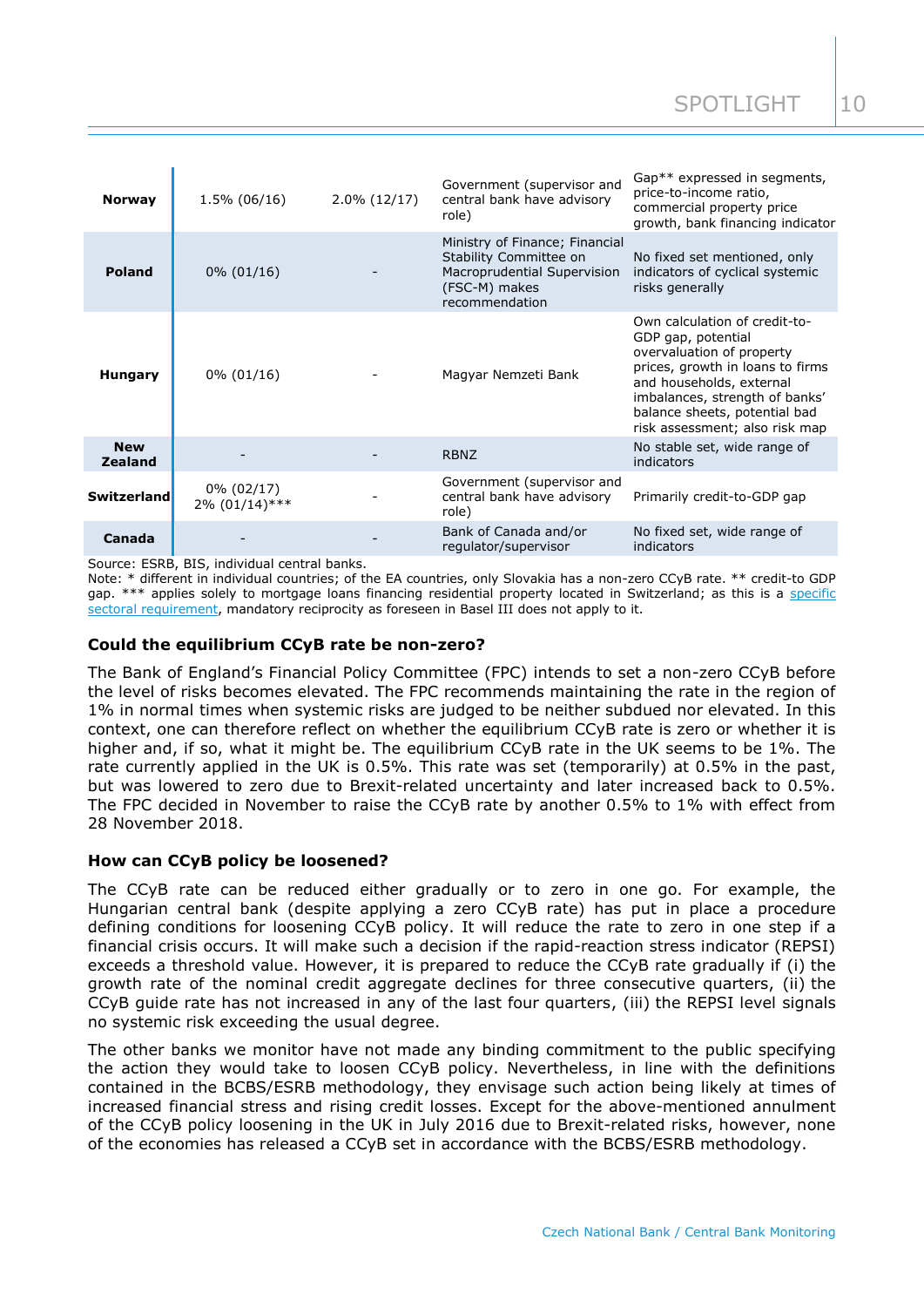## **Conclusion**

The countercyclical capital buffer is a broad-based macroprudential policy tool. It is released after financial risks begin to materialise. So, despite being intrinsically forward-looking, it is not used primarily to avert problems in the financial sector. There is clearly a need for a sufficient and timely buffer to cover a satisfactory proportion of any future losses. While the buffer is being built up, it is not known when it will be used, nor can future losses be accurately quantified.